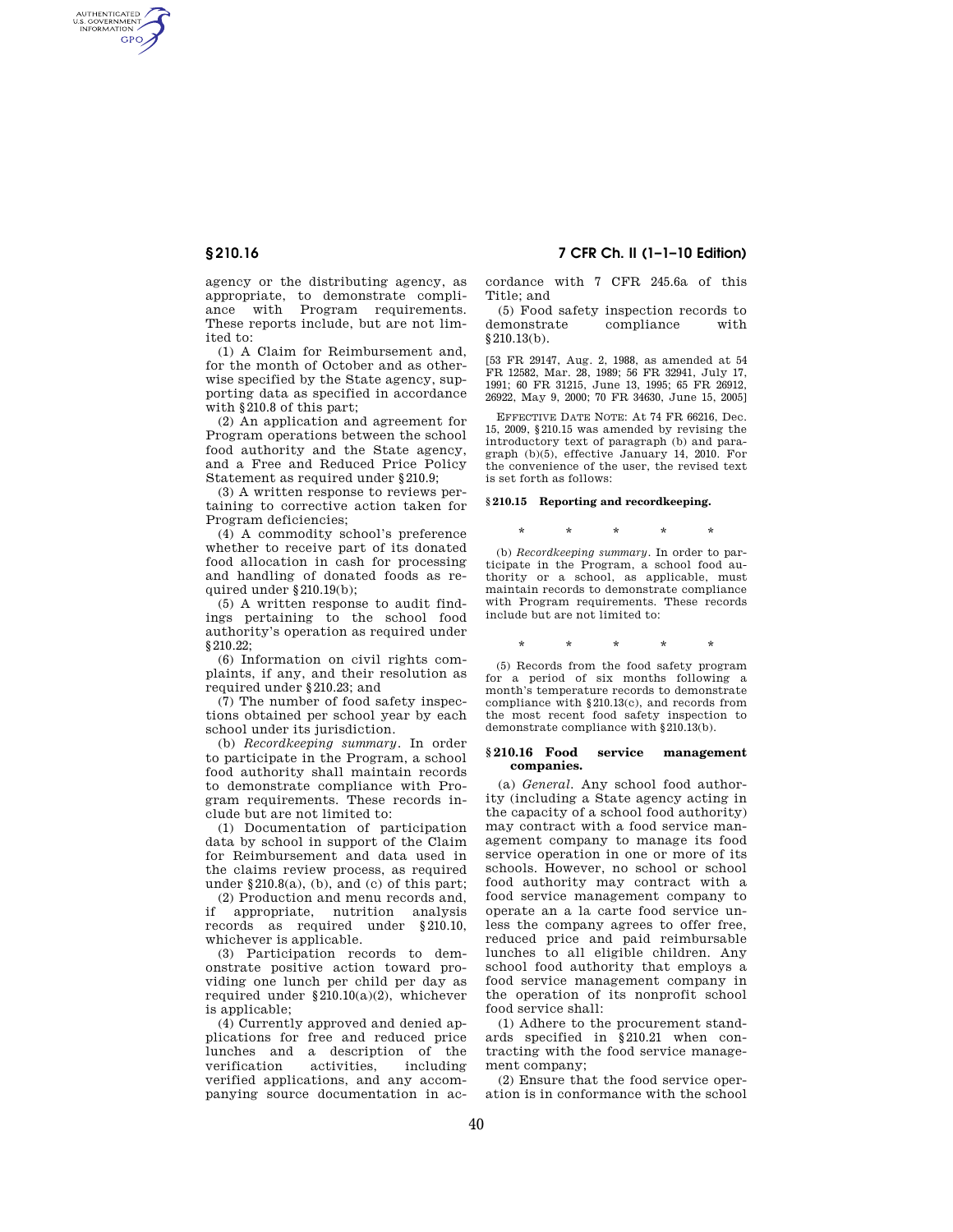# **Food and Nutrition Service, USDA § 210.16**

food authority's agreement under the Program;

(3) Monitor the food service operation through periodic on-site visits;

(4) Retain control of the quality, extent, and general nature of its food service, and the prices to be charged the children for meals;

(5) Retain signature authority on the State agency-school food authority agreement, free and reduced price policy statement and claims;

(6) Ensure that all federally donated foods received by the school food authority and made available to the food service management company accrue only to the benefit of the school food authority's nonprofit school food service and are fully utilized therein;

(7) Maintain applicable health certification and assure that all State and local regulations are being met by a food service management company preparing or serving meals at a school food authority facility;

(8) Establish an advisory board composed of parents, teachers, and students to assist in menu planning;

(9) Obtain written approval of invitations for bids and requests for proposals before their issuance when required by the State agency. The school food authority must incorporate all State agency required changes to its solicitation documents before issuing those documents; and

(10) Ensure that the State agency has reviewed and approved the contract terms and that the school food authority has incorporated all State agency required changes into the contract or amendment before any contract or amendment to an existing food service management company contract is executed. Any changes made by the school food authority or a food service management company to a State agency pre-approved prototype contract or State agency approved contract term must be approved in writing by the State agency before the contract is executed. When requested, the school food authority must submit all procurement documents, including responses submitted by potential contractors, to the State agency, by the due date established by the State agency.

(b) *Invitation to bid.* In addition to adhering to the procurement standards under §210.21, school food authorities contracting with food service management companies shall ensure that:

(1) The invitation to bid or request for proposal contains a 21-day cycle menu developed in accordance with the provisions of §210.10, to be used as a standard for the purpose of basing bids or estimating average cost per meal. A school food authority with no capability to prepare a cycle menu may, with State agency approval, require that each food service management company include a 21-day cycle menu, developed in accordance with the provisions of §210.10, with its bid or proposal. The food service management company must adhere to the cycle for the first 21 days of meal service. Changes thereafter may be made with the approval of the school food authority.

(2) Any invitation to bid or request for proposal indicate that nonperformance subjects the food service management company to specified sanctions in instances where the food service management company violates or breaches contract terms. The school food authority shall indicate these sanctions in accordance with the procurement provisions stated in §210.21.

(c) *Contracts.* Contracts that permit all income and expenses to accrue to the food service management company and ''cost-plus-a-percentage-of-cost'' "cost-plus-a-percentage-of-income'' contracts are prohibited. Contracts that provide for fixed fees such as those that provide for management fees established on a per meal basis are allowed. Contractual agreements with food service management companies shall include provisions which ensure that the requirements of this section are met. Such agreements shall also include the following:

(1) The food service management company shall maintain such records as the school food authority will need to support its Claim for Reimbursement under this part, and shall, at a minimum, report claim information to the school food authority promptly at the end of each month. Such records shall be made available to the school food authority, upon request, and shall